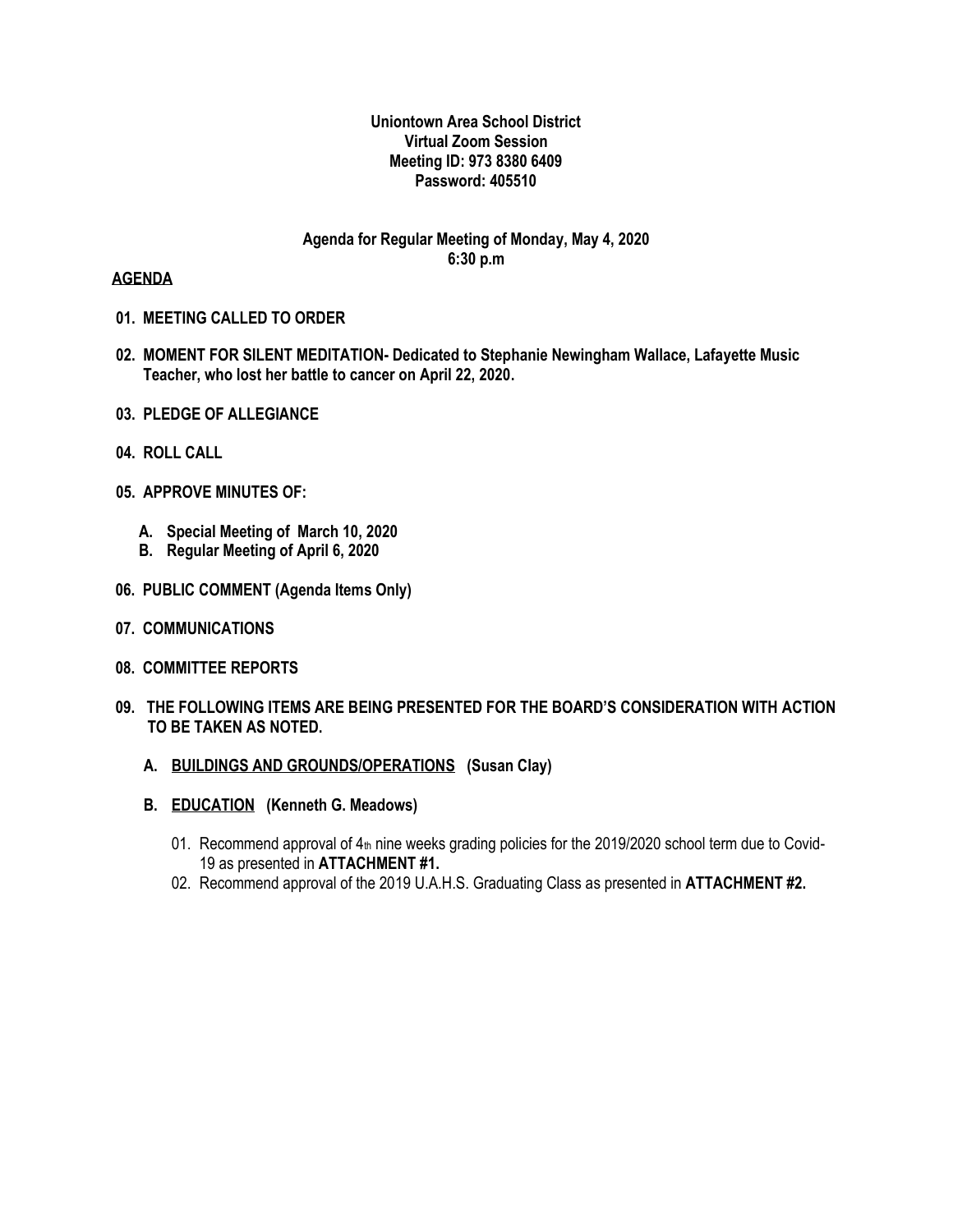## **C. FINANCE (William Rittenhouse, Jr.)**

- 01. Recommend approval of the following financial statements for March, 2020:
	- (a) General Fund Treasurer's Report
	- (b) Budget and Revenue Report
- 02. Recommend approval of payroll for April 2020.
- 03. Recommend approval for payment of the following bills, authorizing and directing Officers of the Board to issue vouchers for same:
	- (a) General Fund (1) Regular ……………………………………………………………............... \$ 4,495,515.68 (2) U.A.H.S. Construction Fund…………………………………………….............. \$ 0.00 (b) Cafeterias …………………………………………………………….………… \$ 255,636.72 (c) Federal Funds (1) Title I & Title II …………………………………………………………………….. \$ 93,194.33
- 04. Recommend approval of the tentative budget for the 2020-2021 school term as presented in **ATTACHMENT #3**.
- 05. Recommend approval for the rehiring of Jaclyn Blackson to call substitutes for teachers, secretaries, clerks and aides for the 2020-2021 school term at the salary of \$5,000.
- 06. Recommend approval to participate in shared services with the Intermediate Unit I for the 2020-2021 school term as presented in **ATTACHMENT # 4.**

#### **D. PERSONELL (Pamela Neill)**

- 01. Recommend approval of the resignation due to retirement of Brenda Caromano, High School Guidance Counselor, effective June 10, 2020.
- 02. Recommend approval of the resignation due to retirement of Therese Yaniga-Kennedy, 3rd Grade Teacher at Wharton Elementary, effective June 4, 2020.
- 03. Recommend approval of the appointment of Board Treasurer to that of **William Rittenhouse, Jr.** from July 1, 2020 to June 30, 2021.
- **E. POLICY/PROCEDURE (Dorothy Grahek)**
- **F***. STUDENT ACTIVITIES (Don Rugola)*
- **G. SAFETY/SECURITY (John Holt)**
- **H. TECHNOLOGY (William Rittenhouse)**
- **I. TRANSPORTATION (Jon Tanner)**

## **J. INTERMEDIATE UNIT I REPRESENTATIVE (Kenneth G. Meadows)**

 1. Recommend approval to adopt approved LEA policies, procedures and use of funds as presented in **ATTACHMENT #5.**